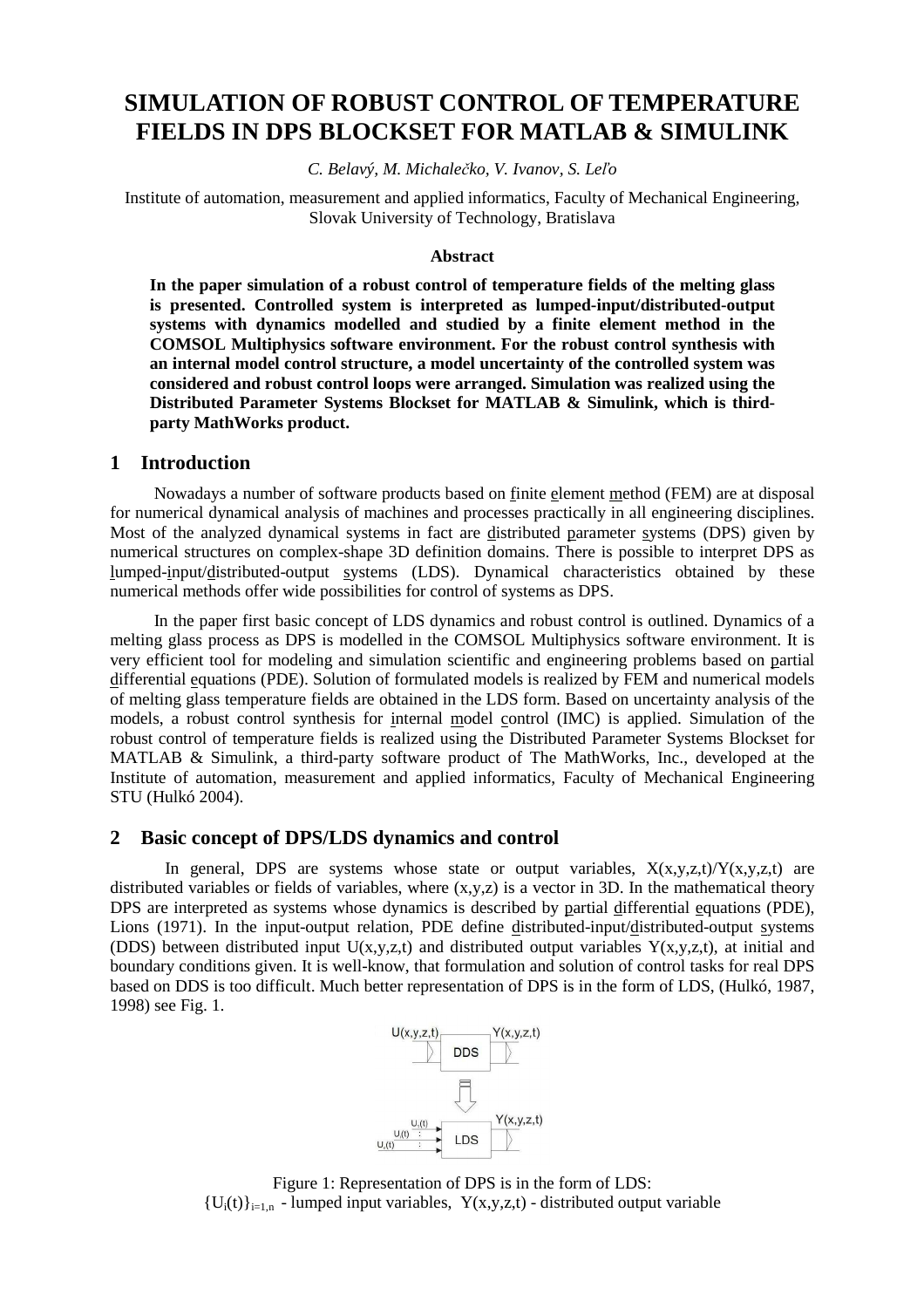Dynamics of LDS is decomposed to time and space components. In the time dependency, there are for example discrete transfer functions (1) between i-th input variable and corresponding partial distributed output variable at point  $\overline{x}_i = (x_i, y_i, z_i)$  for i=1,n.

$$
\left\{ SH_i\left(\overline{x}_i, z\right)\right\}_{i=1,n} \tag{1}
$$

In the space dependency there are e. g. reduced transient step responses in steady-state:  $\left\{\mathcal{H} H R_i\left(\overline{x},\infty\right)\right\}_{i=1,n}$  (2)

Decomposition of dynamics enables also to decompose the control synthesis to time and space control tasks in distributed parameter control loop, see Fig. 2, where the goal of control is to ensure the steady-state control error to be minimal:



Figure 2: DPS feedback control loop:

 $HLDS$  - LDS with zero-order holds  ${H_i}_i$  on the input, CS - control synthesis, TS - control synthesis in time domain, SS - control synthesis in space domain, K - time/space sampling,  $Y(\bar{x}, t)$  - distributed controlled variable,  $W(\bar{x},k)$  - control variable,  $V(\bar{x},t)$  - disturbance variable,  $E(\bar{x},k)$  - control error

In the block SS, approximation of distributed control error  $E(\bar{x}, k)$ , on the set of reduced steady-state distributed step responses  $\left\{\mathcal{A}HR_i\left(\overline{x},\infty\right)\right\}_i$ , is solved.

$$
\min_{E_i} \left\| E(\overline{x}, k) - \sum_{i=1}^n E_i(k) \mathcal{H} R_i(\overline{x}, \infty) \right\| = \left\| E(\overline{x}, k) - \sum_{i=1}^n \overline{E}_i(k) \mathcal{H} R_i(\overline{x}, \infty) \right\| \tag{4}
$$

Further, the control errors vector  $\overline{E}(k)$  $=\left\{ E_{i}(k)\right\} _{i}$ ⌣ enters into the block TS, where vector components  $\left\{E_i(k)\right\}_i$ ⌣ are fed through the inputs of controllers  $\{R_i(z)\}\$ i and the sequence of control variables  $\overline{U}(k)$  is generated. Tuning of controllers is done - according to single components of the time part of the controlled distributed parameter system dynamics  $\{SH_i(x_i, z)\}_{i=1,n}$ .

#### **3 Robust control system**

In general a mathematical model for the plant dynamics is the basis for analysis and design of control systems. Also for LDS representation of DPS lumped and distributed models are used. However, in practice no mathematical model capable of exactly describing a physical process exists. It is obvious that although no model is able to represent the process perfectly, some of them will do so with greater accuracy than others.

The theory of robust control represents one of the possible approaches to the control system design in the presence of uncertainty. The goal of robust system design is to retain assurance of system performance in spite of model inaccuracies and changes. For the design techniques the following are supposed: formulation of nominal plant model, different plant uncertainty models and requirements both for stability and performance control.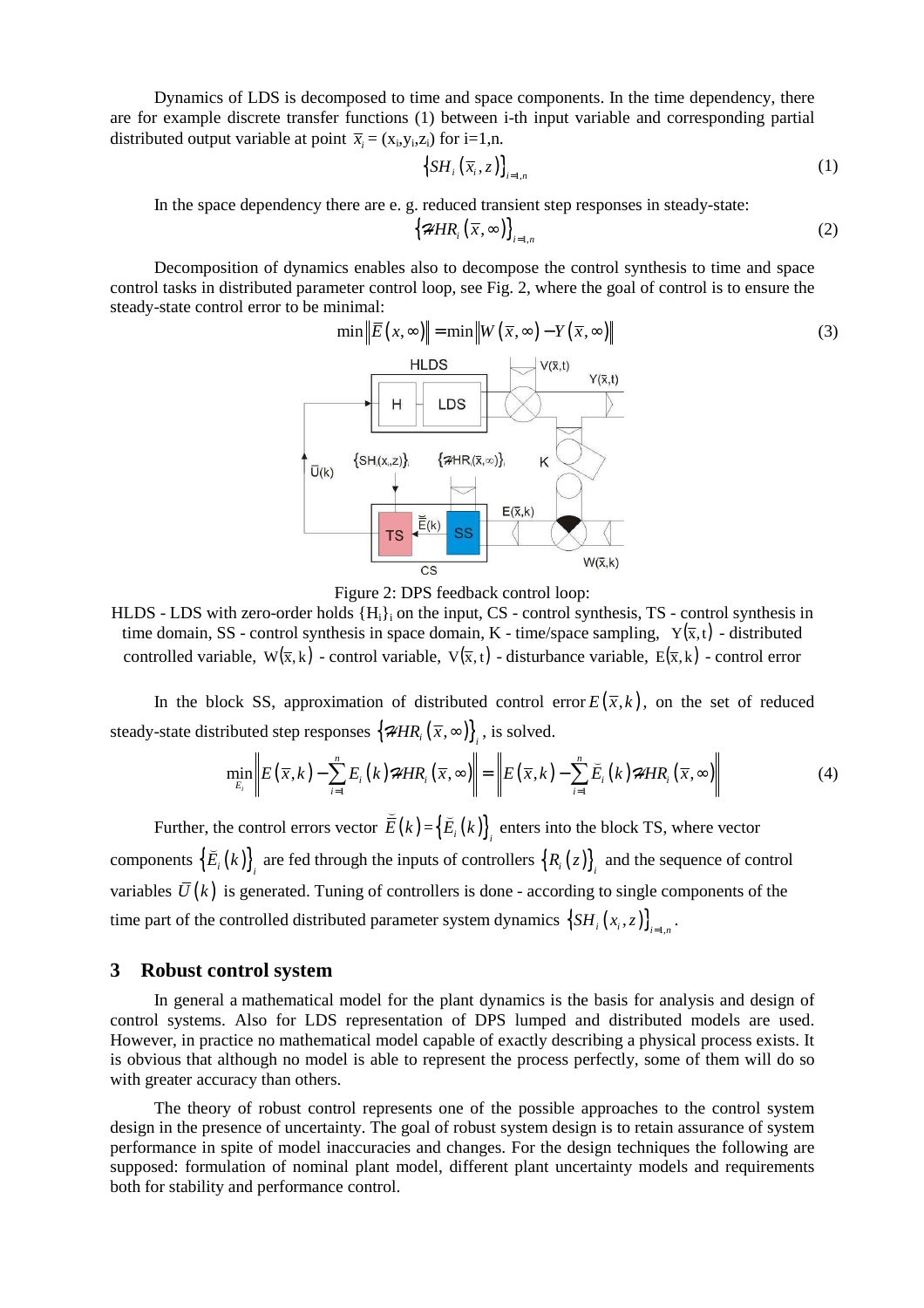#### **3.1 Sources of uncertainties in the LDS structure and their description**

LDS representation of DPS means decomposition of dynamics to space and time components. Both in time and space components uncertainties occur, therefore is very useful to regard it.

In distributed parameter control system according Fig. 2, single-input, single-output control loops in the block TS are tuned as closed feedback control loops using usual methods. In these loops, as models of the controlled system, transfer functions  $\{SH_i(\bar{x}_i, z)\}\$ <sub>i</sub> eventually  $\{S_i(\bar{x}_i, s)\}\$ <sub>i</sub> in the s-

domain are used. These transfer functions describe the dynamics between sequences  $\{U_i(k)\}\$ <sub>i</sub> and

## $\left\{Y_i\left(\overline{x}_i,k\right)\right\}_i$ .

Sources of uncertainties are given by:

- procedure of modeling dynamics and possible change of parameters in models (1)
- solution of approximation problem (4), where lumped variables are obtained

In order to consider uncertainties, in this paper will be assumed that the dynamic behaviour of a plant is described not by a single linear time invariant model, but by a family  $\Psi_i$  of linear time invariant models. This family  $\Psi_i$  in the frequency domain is in following form:

$$
\Psi_i = \left\{ S_i : \middle| S_i \left( \overline{x}_i, j\omega \right) - S'_i \left( \overline{x}_i, j\omega \right) \middle| \le \overline{L}_{ai} \left( \omega \right) \right\} \tag{5}
$$

Here  $S_i'(\overline{x}_i, j\omega)$  is the nominal plant. Any member of the family  $\Psi_i$  fulfils the conditions:

$$
S_i(\overline{x}_i, j\omega) = S'_i(\overline{x}_i, j\omega) + L_{ai}(j\omega)
$$
\n
$$
(6)
$$

$$
\left| L_{ai}(j\omega) \right| \le \overline{L}_{ai}(\omega) \quad , \ \forall \ \ S_i \in \Psi_i \tag{7}
$$

where  $L_{ai} ( j \omega )$  is an additive uncertainty and  $\bar{L}_{ai} (\omega )$  states a bound on the allowed additive uncertainty. If we wish to work with multiplicative uncertainties, we define relations:

$$
L_{mi}(j\omega) = \frac{L_{ai}(j\omega)}{S_i'(\overline{x}_i, j\omega)}, \quad \overline{L}_{mi}(\omega) = \frac{L_{ai}(\omega)}{|S_i'(\overline{x}_i, j\omega)|}
$$
(8)

#### **3.2 Design of robust controllers**

A robust control system for LDS can be designed, for example using the IMC structure (Morari, and Zafiriou, 1989), see Fig. 3. This well-known structure is incorporated into TS block of DPS feedback control system, see Fig. 4.



Figure 3: Internal model control structure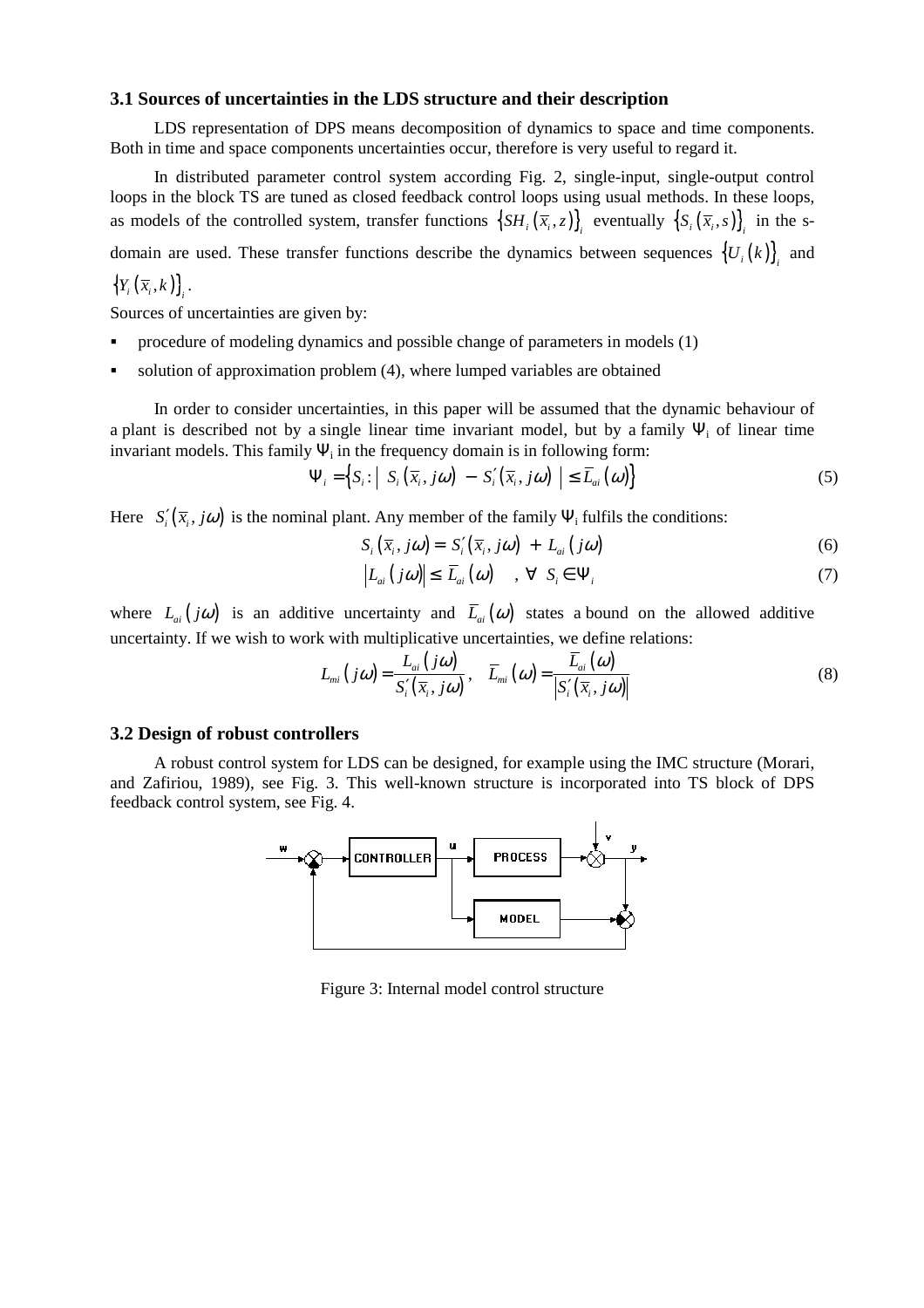

Figure 4: Distributed parameter feedback robust control system

 $H_2$ - optimal controllers  $R_i(z)$  are designed by solving the following minimization problem

$$
\min_{R_i(z)} \|e_i(z)\|_2 = \min_{R_i(z)} \|(1 - SH_i(x_i, z)R_i(z))v_i(z)\|_2
$$
\n(9)

subject to the constraint that  $R_i(z)$  are stable and causal. Next, controllers  $R_i(z)$  are augmented by low-pass filters  $F_i(z)$  in the form:

$$
F_i(z) = \frac{(1-\alpha_i)z}{z-\alpha_i} \tag{10}
$$

where parameters  $\alpha$ <sub>i</sub> are chosen with respect to accomplish both robust stability and robust performance condition. Then robust controllers in the IMC structure are in the form:

$$
\tilde{R}_i(z) = R_i(z) \quad F_i(z) \tag{11}
$$

## **4 Modeling of temperature field of glass melting furnace**

Melting glass process is typical case of DPS. In the input/output relation it is possible to model it as LDS. Lumped inputs set flow rates of heating medium (earth gas and air) into series of burners located on both sides of the glass furnace above molten glass. Temperature field of the molten glass on the definition domain  $\Omega \in E_2$  (in cross-section of the melting space) is distributed output variable, see Fig.5.

Dynamics of a melting glass process as DPS is modelled in the COMSOL Multiphysics software environment, which offers very efficient tool for modelling and simulation scientific and engineering problems based on PDE. Solution of formulated models is realised by FEM.

Is well know, that FEM is a method for solving an equation by approximating continuous quantities as a set of quantities at discrete points, often regularly spaced into a so-called grid or mesh. Because finite element methods can be adapted to problems of great complexity and unusual geometry, they are an extremely powerful tool in the solution of important problems in heat transfer, fluid mechanics, and mechanical systems. Furthermore, the availability of fast and inexpensive computers allows problems which are intractable.

For the recuperative gas glass tank furnace with the cross flame was made two-dimensional space model of the melting glass dynamics based on FEM. In the definition domain is supposed glass melting in steady-state and heating by the mixture of gas and air, which enter into four pairs of burners. Distribution of temperatures in molten glass in the definition domain  $\Omega \in E_2$  is modelled by PDE of parabolic type

$$
d\frac{\partial Y}{\partial t} - \nabla(c\nabla Y) + aY = f \tag{12}
$$

with constants d, c, a and Neumann type boundary conditions: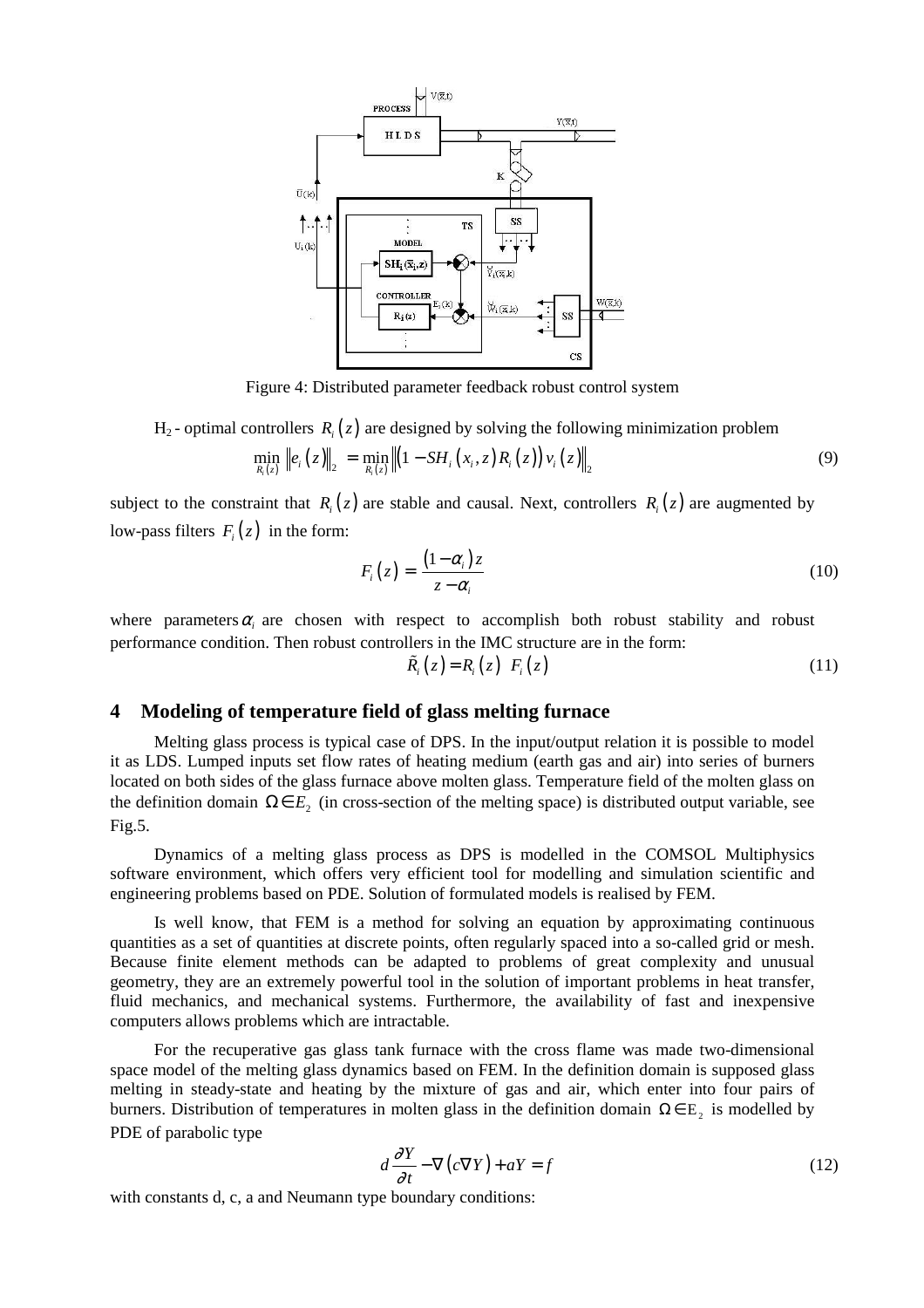$$
\vec{n}(c\nabla Y) + qY = g \tag{13}
$$

where *n*  $\overline{\phantom{a}}$ is the outward unit normal and  $q = 0$ ,  $g = 0$ .



Figure 5: Scheme of recuperative gas glass tank furnace

Modeling process in COMSOL Multiphysics is started via Model Navigator, which enables to select Application Modes. In this case Heat Transfer and Space dimension – 2D was chosen and GUI was activated. There through the toolbar menu both definition domain  $\Omega \in E_2$  and subdomains were drawn, see Fig. 6, further in Physics menu parameters of equation system were defined. For this model distributed transient responses from each input actuated on subdomains were obtained, see Fig. 7.



Figure 6: Definition domain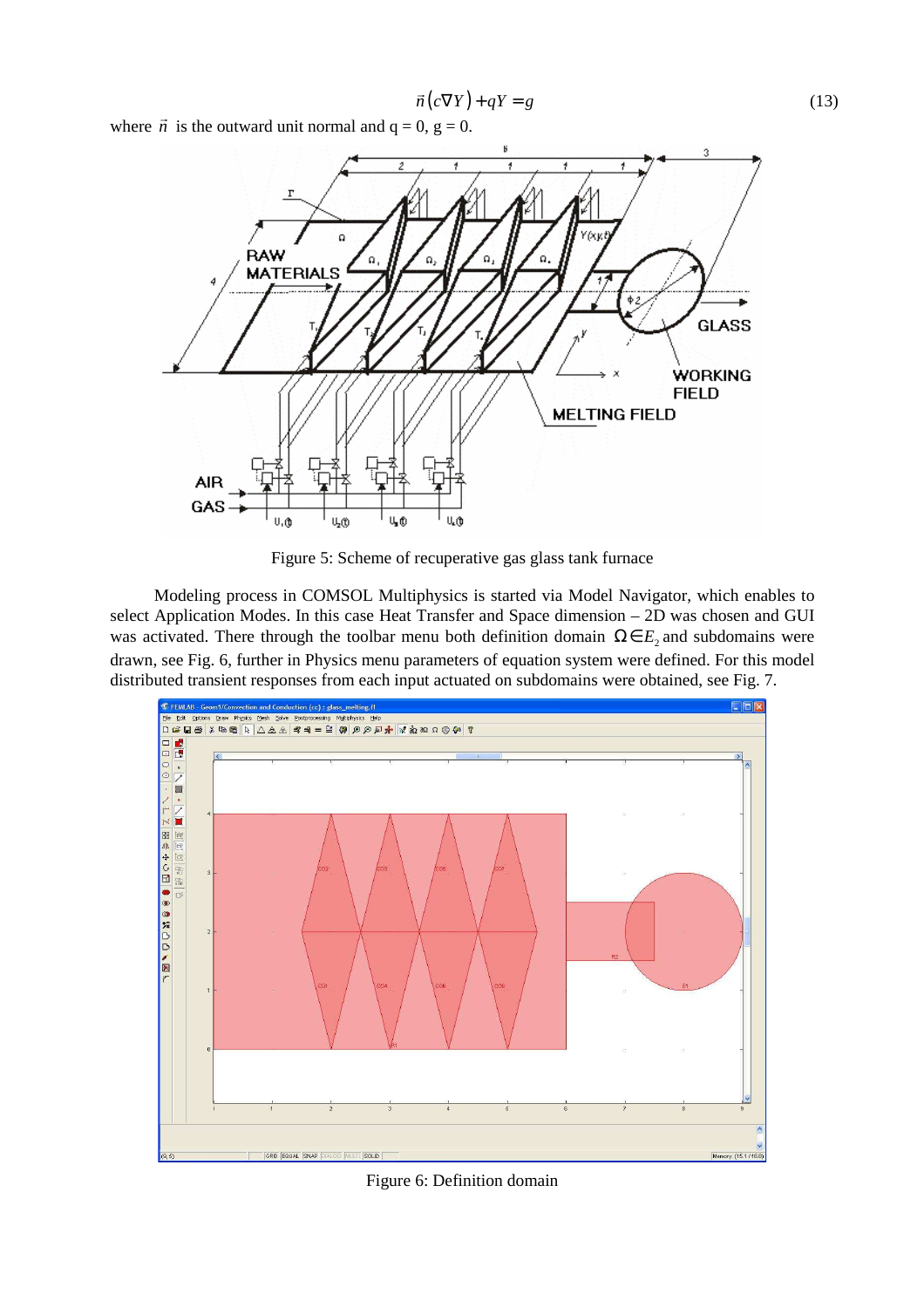

Figure 7: Distributed transient response in steady-state from each lumped input

On distributed transient step responses in steady-state, point with maximal value was determined. Partial distributed transient response in this point was identified, see Fig.8 and discrete transfer function (1) was obtained for  $i=1$ , 4 inputs. These transfer function are used for time synthesis. Reduced transient step responses in steady-state (2) for space synthesis have been also expressed, see Fig. 9.



Figure 8: Identification of partial distributed transient responses from each lumped input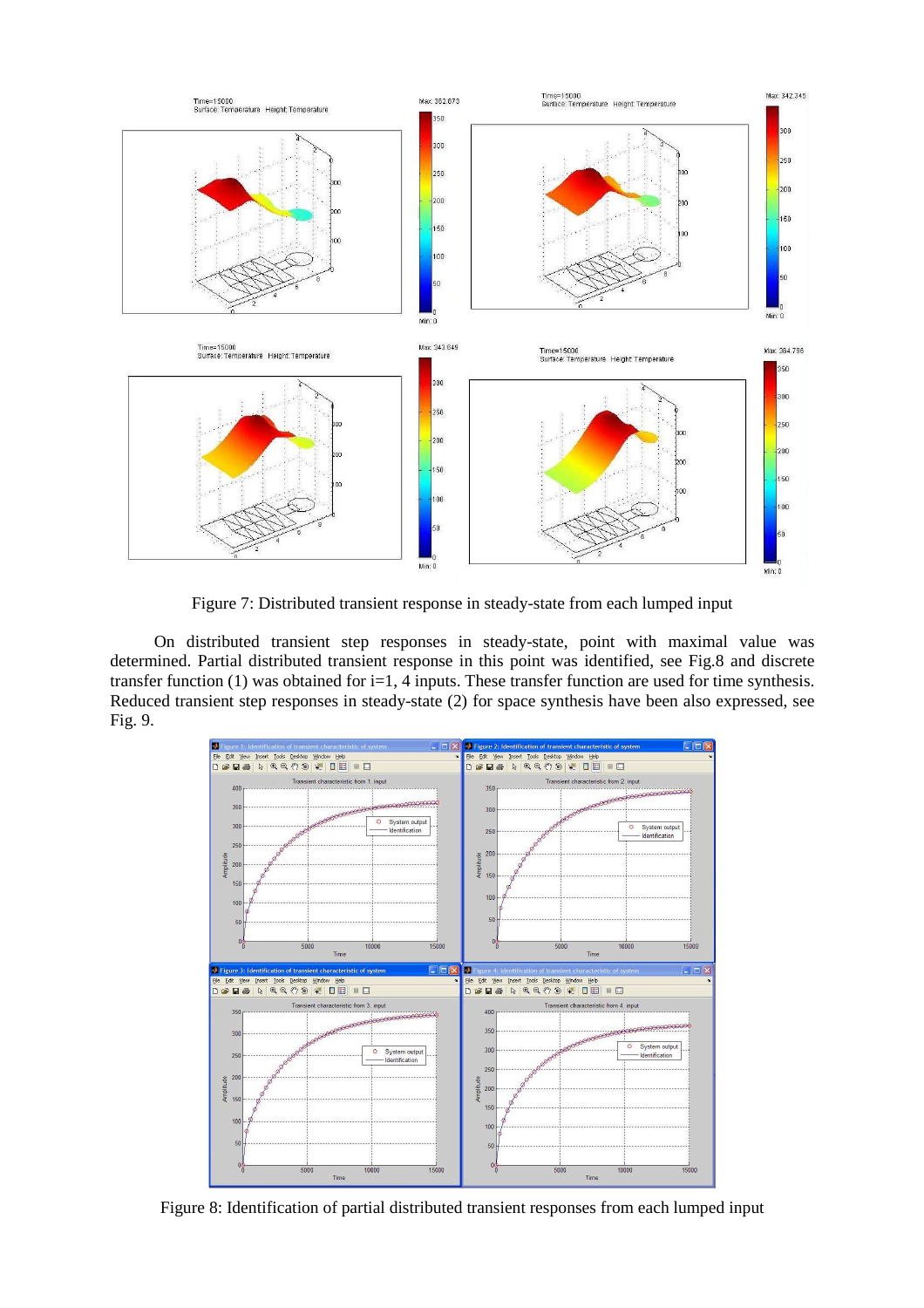

Figure 9: Reduced distributed transient responses in steady-state from each input

## **5 Distributed Parameter Systems Blockset for MATLAB & Simulink**

The Distributed Parameter Systems Blockset is a blockset for use with MATLAB & Simulink for distributed parameter systems and their applications in modeling, control and design of dynamical systems given on complex 3D domains of definition, see Fig. 10, or web side www.dpscontrol.sk.



Figure 10: Library of DPS Blockset for MATLAB & Simulink and DPS Control Synthesis methods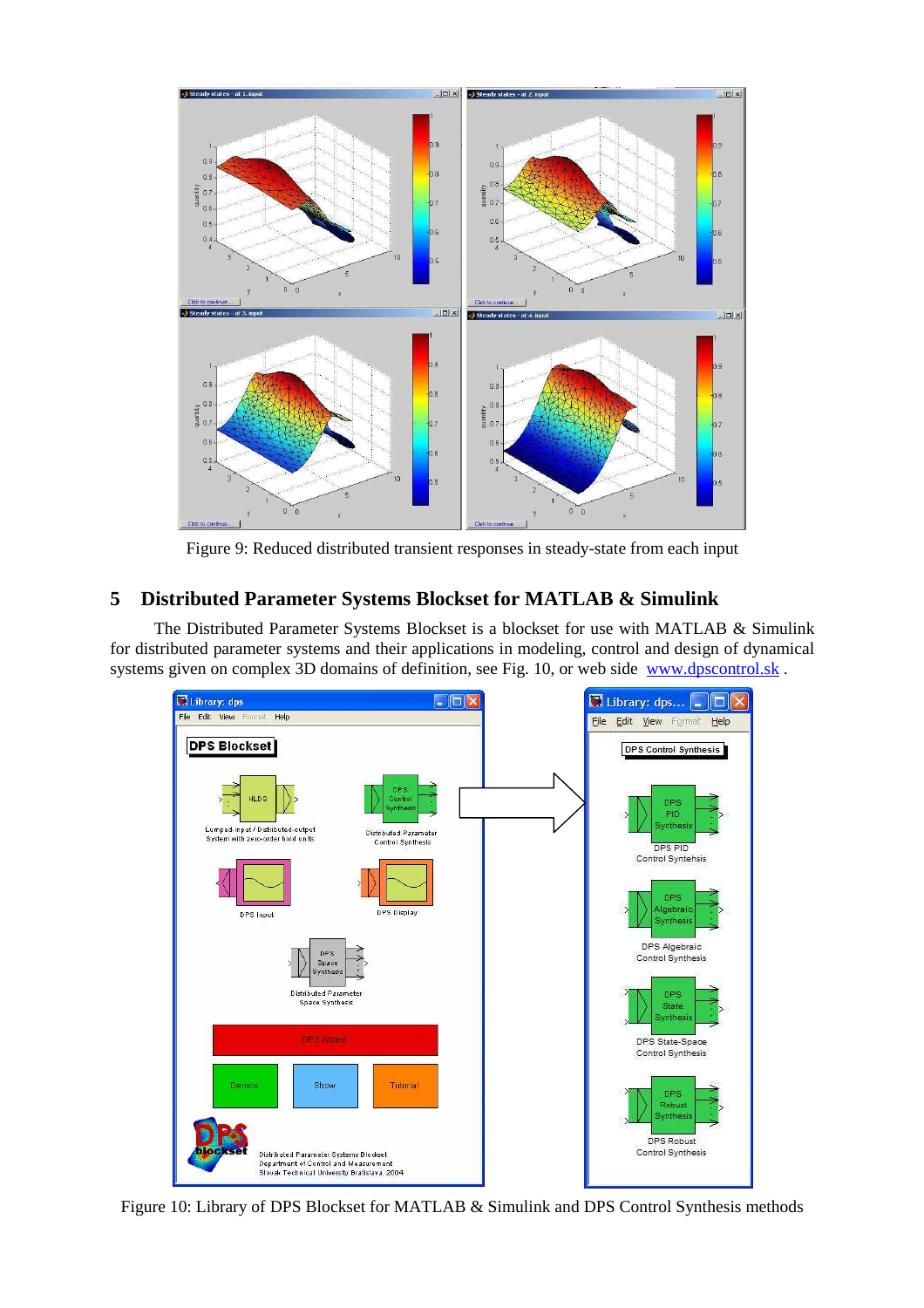The block **HLDS** models controlled distributed parameter systems as lumped-input/distributedoutput systems with zero-order hold units. The **DPS Control Synthesis** provides feedback to distributed parameter controlled systems in control loops with blocks for **PID, algebraic, state space and robust** control. The block **DPS Input** generates distributed quantities which can be used as distributed control variables or distributed disturbances, etc. **DPS Display** presents distributed quantities with many options including export to AVI files. The block **DPS Space Synthesis** performs space synthesis as an approximation problem. The block **Tutorial** presents methodological framework for formulation and solution of distributed parameter systems of control. The block **Show** contains motivation examples: Control of temperature field of 3D metal body, Control of 3D beam of ..smart" structure, Adaptive control of glass furnace and Groundwater remediation control. The block **Demos** contains examples oriented to methodology of modeling and control synthesis. The **DPS Wizard** in step-by-step operation, by means of five model examples on 1D-3D with default parameters, gives a guide for arrangement and setting distributed parameter control loops.

#### **6 Simulation of control process**

In the MATLAB & Simulink environment by means of the DPS Blockset distributed parameter system of robust control is arranged, see Fig. 11. It is feedback control loop, where block Distributed Parameter control Synthesis includes both time part and space part of control synthesis, see Fig 12. In this case, control system consists of four single parameter control loops, where robust controllers based on IMC structure are used. The block DPS Robust Synthesis contains also menu for tuning parameters  $\alpha$ <sub>i</sub> set up of robust controllers filters (10), see Fig.13.

Simulation results of control process of temperature field of melting glass are on Figures 11, 12. Control objective is certain temperature required by technology with 10% divergence at most. Glass melting process is long-term process with slow dynamics. It is energy demanding process. Therefore, time of steady state acquirement is not as crucial as fuel consumption. With proper set up of controllers can be achieved considerable cost saving. Here controllers were tuned in order to assure aperiodic running of quadratic norm of distributed control error.







Figure 12: Internal structure of DPS Robust Synthesis block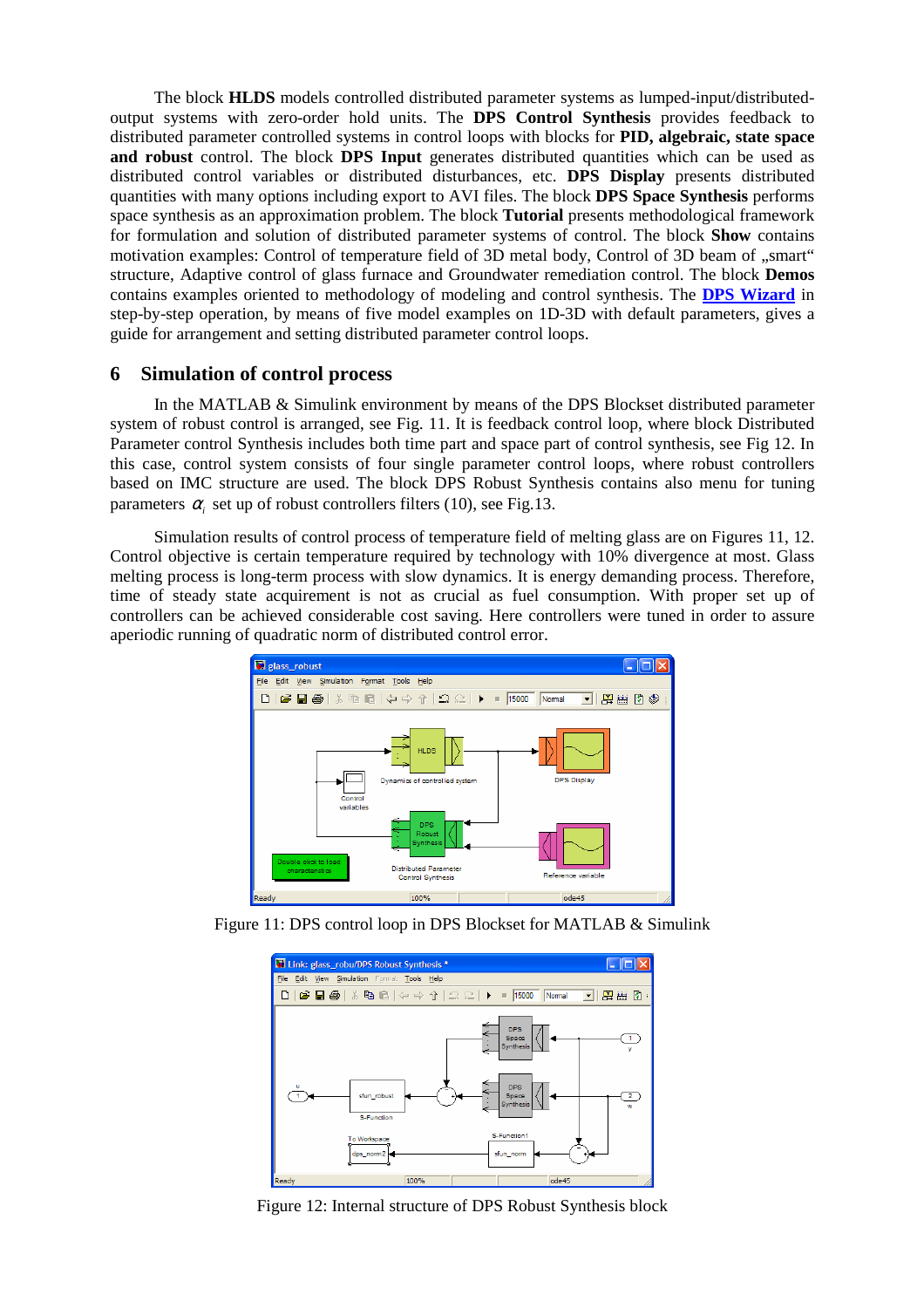| DPS Robust Synthesis performs space and time synthesis. Space synthesis is<br>performed as an approximation problem and time synthesis by robust controllers. |  |  |
|---------------------------------------------------------------------------------------------------------------------------------------------------------------|--|--|
| Parameters                                                                                                                                                    |  |  |
| <b>Numerators</b>                                                                                                                                             |  |  |
| ь                                                                                                                                                             |  |  |
| Denominators                                                                                                                                                  |  |  |
| a                                                                                                                                                             |  |  |
| Filter parameters (alpha)                                                                                                                                     |  |  |
| [.92;91;9;9]                                                                                                                                                  |  |  |
| Sampling period                                                                                                                                               |  |  |
| 300                                                                                                                                                           |  |  |
| Responses to step changes                                                                                                                                     |  |  |
| н                                                                                                                                                             |  |  |
| Space weighting coefficients                                                                                                                                  |  |  |
| [1111]                                                                                                                                                        |  |  |
| Show norm IIEII                                                                                                                                               |  |  |
|                                                                                                                                                               |  |  |

Figure 13: Menu for set up of DPS Robust Synthesis parameters



Figure 14: Distributed reference variable W(x,y,t) and controlled variable Y(x,y,t), t→∞



Figure 15: Control variables  $U_i(k)$  and quadratic norm of distributed control error  $||E(k)||$